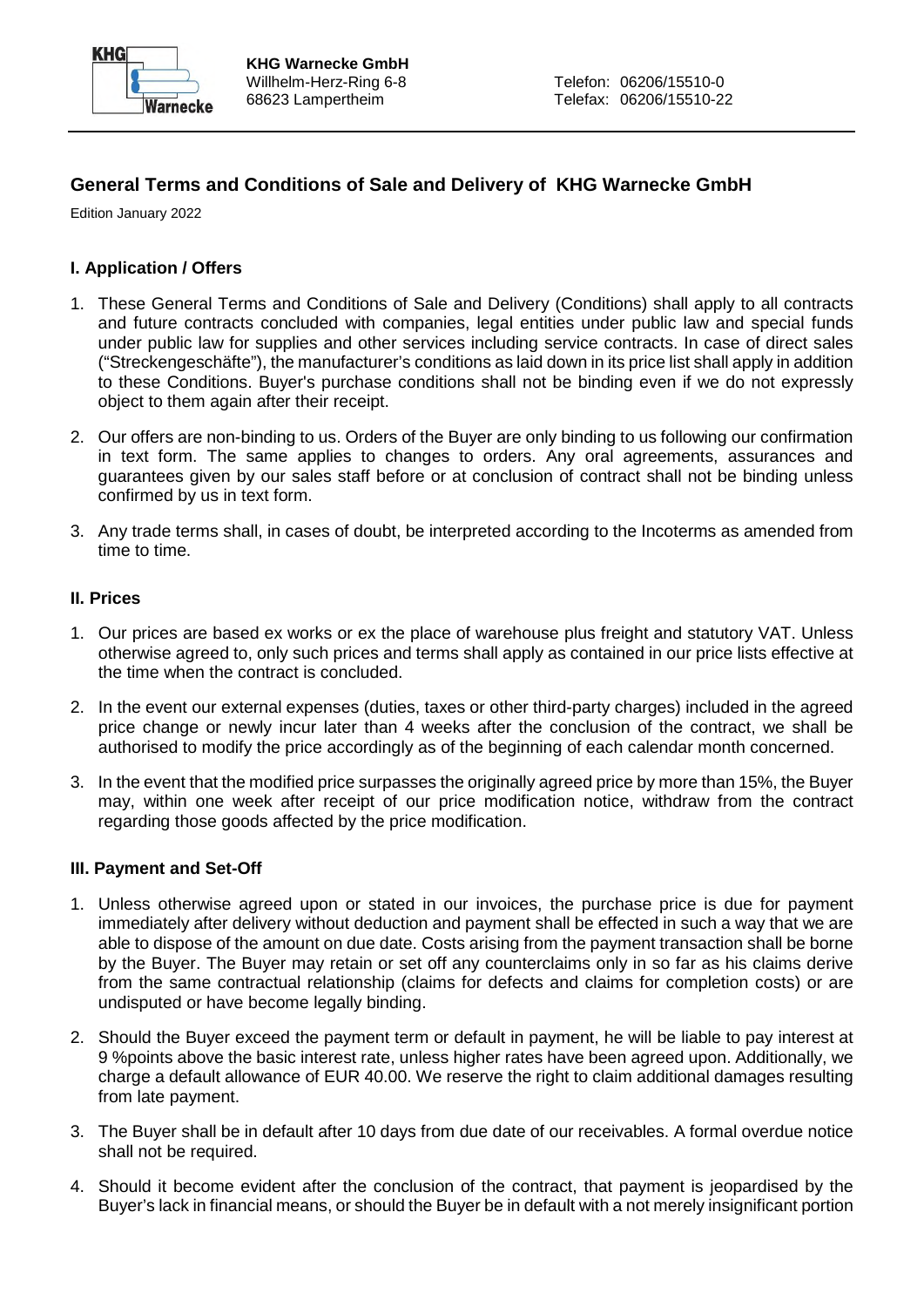

of the amount due or should other circumstances arise which show a material deterioration in the Buyer's financial position after the contract has been concluded, we shall be entitled to exercise the rights arising from sec. 321 BGB (German Civil Code), to refuse performance and to make due any and all of our not yet due accounts receivable deriving from the current business relationship. This also applies in case the performance of our contractual obligation is not yet due. A lack in financial means shall also be deemed to exist if the Buyer is at least three weeks in arrears with a substantial amount (from 10% of the receivables due), as well as a substantial downgrading of the limit existing for him with our trade credit insurer.

5. Any agreed upon cash discount always relates to the invoiced value excluding freight and will only be granted if and in so far as the Buyer has completely paid all payables due at the time of the discount. Unless otherwise agreed to discount periods shall begin with the date of the invoice.

### **IV. Execution of deliveries, delivery times and dates**

- 1. Our commitment to deliver is subject to our own correct, timely and contractual self-delivery, unless we are responsible for the non-contractual, deficient or late self-delivery. In particular, we are entitled to withdraw from the contract insofar as we have concluded a covering purchase but are not supplied by our supplier for reasons for which we are not responsible, e.g. in case of insolvency of our supplier.
- 2. Any confirmation as to delivery times shall only be approximate. Delivery times shall commence with the date of our order confirmation and are subject to the timely clarification of any details of the order as well as of the fulfilment of any of the Buyer's obligations, e.g. to produce official certifications, to provide letters of credit and payment guarantees or to pay agreed instalments.
- 3. Any agreed delivery time or date shall be considered to be met if the goods have left the works or the warehouse at such time or date. If and in so far the goods fail to be dispatched at the agreed time for reasons not attributable to us, the agreed delivery time shall be considered to have been met at the day on which the goods are notified to be ready for loading.
- 4. Within events of force majeure we shall be entitled to postpone deliveries for the period of the impediment and for a reasonable time necessary for adaptation. The same shall apply to such events which arise during prevailing delays. Force majeure shall include measures affecting currency, trade policy and other governmental acts, strikes, lockouts, operating shutdowns not caused by us (e.g. fire, machinery and rolls breakdown, deficiency in raw material or energy), pandemic or flood disaster and their related impact, obstruction of traffic routes, delay in customs/import clearance, as well as any other circumstance which, not due to our fault, either substantially jeopardises our deliveries and services or makes them impossible for us to fulfil, no difference whether such circumstances will affect us or our supplier(s). In the event, in consequence of the aforementioned circumstances, the performance of the contract become unreasonable to fulfil to one of the contractual parties (e.g. if the performance of the contract is deferred by more than 3 months), such party may then declare withdrawal from the contract.

## **V. Retention of Title**

1. All goods delivered to the Buyer shall remain our property (Reserved Property) until all of the Buyer's accounts resulting from the business relationship with him, in particular any account balances have been settled in full (current account reservation). This condition shall apply to any future as well as any conditional claims including accepted notes and such cases where the Buyer will affect payments on specifically designated claims. The current account reservation shall not apply in prepayment or delivery vs. payment cases. In these cases, the goods remain our property until the purchase price for these goods has been paid in full. As soon as the Buyer has settled his accounts with us in full, he shall obtain title to those goods which were delivered to him before such payment was effected. The Buyer shall be obliged to take the required measures to maintain the reservation of title - or a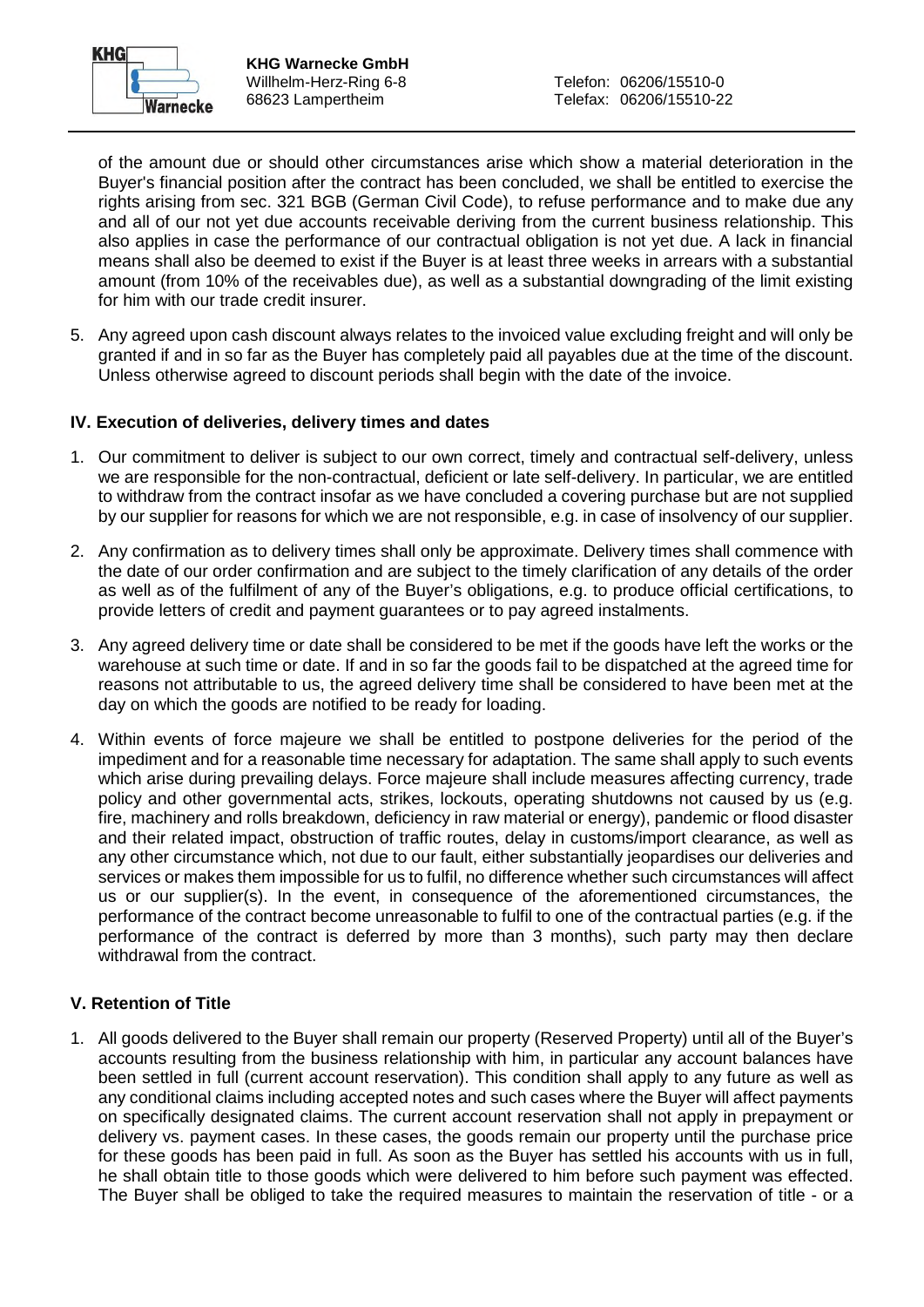

comparable security interest in the country of his seat or in the deviating country of destination – and, upon request, to provide us with evidence thereof.

- 2. With regard to processing of the Reserved Property, we shall be deemed to be manufacturer within the meaning of sec. 950 BGB without committing us in any way. The processed or manufactured goods shall be regarded as Reserved Property within the meaning of para. 1 above of these Conditions. If the Buyer manufactures, combines or mixes the Reserved Property with other goods we shall obtain co-ownership in the new goods in proportion to the invoiced price of the Reserved Property to the invoiced price of the other goods. If, by such combining or mixing, our ownership expires, the Buyer herewith transfers to us any rights which the Buyer will have in the new stock or goods in proportion to the invoiced price of the Reserved Property, and he will keep them in safe custody free of charge. Such transfer is hereby accepted. Our co-ownership rights shall be regarded as Reserved Property within the meaning of para. 1 above.
- 3. The Buyer may resell, use or install the Reserved Property only within the normal course of his business in accordance with his normal business terms and provided he is not in default of payment and provided also that any rights resulting from such resale, use or installation will be transferred to us in accordance with para. 4 through 6 below. The Buyer shall not be entitled to dispose of the Reserved Property in any other way.
- 4. The Buyer hereby assigns to us any claims resulting from the resale, the use or the installation of the Reserved Property. Such assignment is hereby accepted. Such claims shall serve as our security to the same extent as the Reserved Property itself. If the Reserved Property is resold, used or installed by the Buyer together with other goods not purchased from us, then any receivables resulting from such resale shall be assigned to us in the ratio of the invoiced value of the other goods sold by the Buyer. In the case of resale of goods in which we have co-ownership rights according to para. No. 2 above, the assignment shall be limited to the part which corresponds to our co-ownership rights. In case the Buyer uses the Reserved Property to fulfil his obligations deriving from a service agreement, the Buyer hereby assigns to us any claims resulting from the relevant service agreement to the same extent. Such assignment is hereby accepted.
- 5. The Buyer shall be entitled to collect any receivables assigned to which result from the resale, the use or the installation of the Reserved Property. This right shall expire if withdrawn by us, at the latest if the Buyer defaults in payment; fails to honour a bill of exchange; or files for bankruptcy. We shall exert our right of revocation only if and in so far as it becomes evident after the conclusion of the contract that payment resulting from this contract or from other contracts is jeopardised by the lack of Buyer's ability to pay. The Buyer shall - upon our request - immediately inform his customers of such assignment and to forward to us any information and documents necessary for collection.
- 6. The Buyer shall immediately inform us of any seizure or any other attachment of the Reserved Property by a third party. He shall bear any costs necessary to suspend such seizure or attachment or removal of the Reserved Property, if and in so far as such costs are not borne by a third party.
- 7. Should the Buyer default in payment or should he fail to honour a draft and after expiry of a reasonable period of grace we shall be entitled to take back the Reserved Property and to enter, for this purpose, the Buyer's premises and to resell the Reserved Property best possible by crediting the proceeds to the purchase price. The same shall apply should, after the conclusion of the contract, it become evident that payment resulting from this contract or from other contracts is jeopardised by the Buyer's lack of ability to pay. If we take back the Reserved Property, this shall not be regarded as withdrawal from the contract. The provisions of the German Insolvency Code shall remain unaffected.
- 8. Should the total invoiced value of our collateral exceed the amount of the secured receivables including additional claims for interest, costs etc. by more than 50 %, we shall - upon the Buyer's request - release pro tanto collateral at our discretion.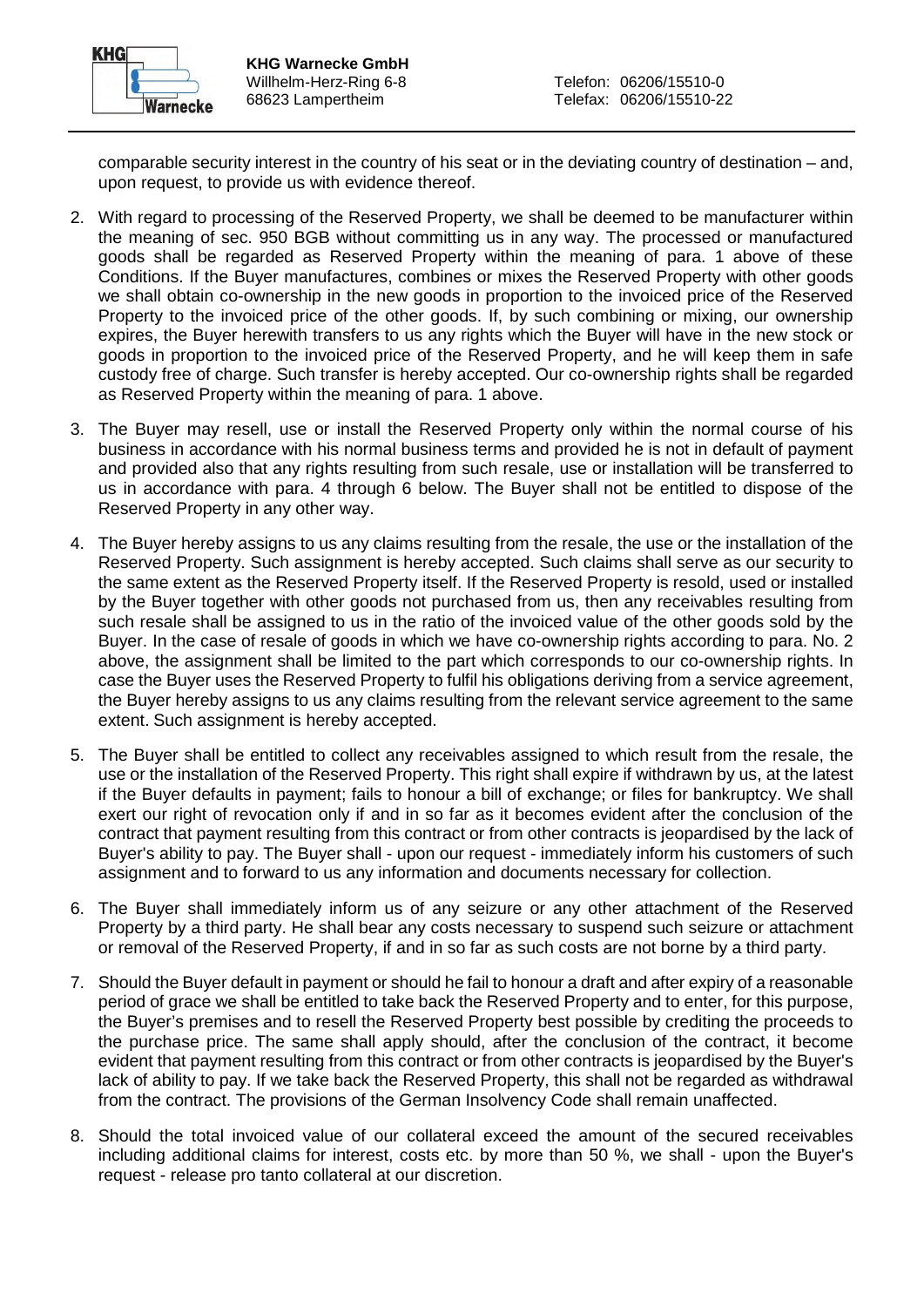

# **VI. Weights**

The weight of the goods shall be determined on our or our suppliers' scales and shall be evidenced by the presentation of the pertinent weight check. Where provided by law, the weight may be determined without weighing in accordance with the standards. Deviations in weight above or below the total quantity charged (trade weight) pursuant to the common practice in steel trading within the Federal Republic of Germany, shall remain unaffected. Any indications given in the delivery notes as to the number of pieces, bundles etc. are not binding if and in so far as the goods are invoiced by weight. Where, according to the contract, the goods are not weighed piece by piece, the total weight of the delivery shall prevail. Any difference with regard to the calculated weight of the single pieces shall be proportionally allocated to them.

## **VII. Test certificates / Inspection**

- 1. Any supply of Test Certificates ("Mill Test Certificates") acc. to EN 10204 is subject to prior agreement in text form. We are entitled to hand over such document as a copy. In case the price for such documents has not been agreed within the contract, we will calculate it on the basis of our price list resp. the issuer's (manufacturer's) price list.
- 2. Where testing and inspection of the goods have been agreed upon, the goods must be inspected in the mill or in our warehouse immediately after the Buyer has been informed that the goods are ready for dispatch. The Buyer shall bear his personal inspection costs, whereas the costs of inspection will be invoiced to him in accordance with our or the mill's price list.
- 3. Should, through no fault of ours, the inspection of the goods fail or be delayed or be incomplete, we shall be authorised to dispatch the goods without prior inspection or to store them at the Buyer's expense and risk and to invoice the goods to him.

## **VIII. Dispatch, Passing of Risk, Packaging, Partial Delivery**

- 1. Unless otherwise agreed, we shall be entitled to choose the route and mode of dispatch as well as the forwarding agent and the carrier.
- 2. Can, by reasons not attributable to us, the goods not be shipped or shall it become substantially difficult to ship them via the designated route or to the designated place within the designated time, we reserve the right to ship them via a different route or to a different place. Any additional costs will be borne by the Buyer. In such cases we will ask the Buyer for his prior comments.
- 3. In all transactions, including freight prepaid and freight-free deliveries, the risk of loss or damage to the goods shall pass to the Buyer at the time where we hand them over to the forwarding agent or to the carrier, at the latest with their departure from our warehouse. We will buy insurance only if and in so far as requested to by the Buyer and at his cost. The Buyer shall unload the goods at his cost.
- 4. The goods will be delivered unpacked and without surface protection. Only where so provided by trade usage the goods will be packed. Any package, protection and/or transport device will be supplied according to our experience and at the Buyer's cost. We will take back such devices only at our warehouse. We will not bear any costs for their re-transport or disposal.
- 5. We shall be entitled to make partial deliveries with reasonable quantities. Where and in so far as allowed by trade usage, we may exceed or reduce the agreed quantities.

## **IX. Call Orders**

1. In case of call orders the Buyer shall immediately request delivery of those goods which have been notified to him as ready for dispatch. Otherwise we are entitled, upon our reminder and after a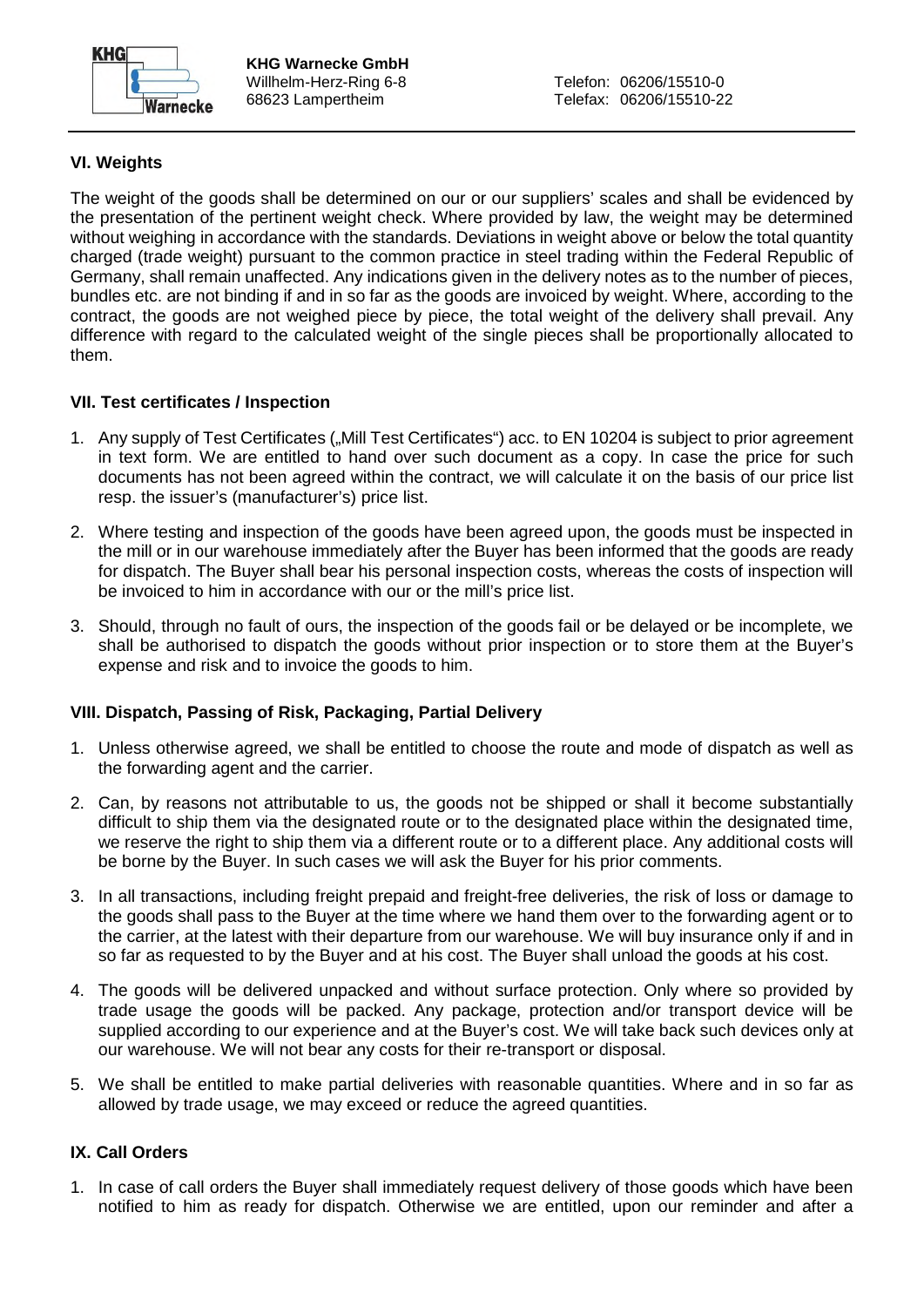

reasonably fixed additional time period has elapsed, to ship such goods at the Buyer's cost and risk or to store them at our discretion and to invoice them to the Buyer.

- 2. Where the contract provides for continuous deliveries, the Buyer shall divide the quantities and grades of the goods into approximately equal monthly shipments. Otherwise, we shall be entitled to specify them at our own fair and just discretion.
- 3. Where the single calls for delivery exceed the total contractual quantity, we shall be entitled, yet not committed, to deliver the surplus quantity and invoice it at the prices applicable at the time of the call or the delivery.
- 4. Unless otherwise agreed, callable deliveries shall be completed in full within 365 days from conclusion of the contract. Upon expiry of this period, we may store the uncalled goods at the Buyer's cost and risk.

#### **X. Liability for defects**

- 1. Any properties of the goods, in particular their grade, size and classification shall be primarily determined in accordance with the contractually agreed quality of the goods, in particular with any agreed DIN and EN standards or Data sheets or other agreed technical provisions. Any reference made to such standards and similar rules, to inspection documents according to EN 10204 and similar certificates as well as to grade, classification, size, measure and usability of the goods shall not constitute any warranties or guarantees. The same shall apply to declarations of conformity and similar markings such as CE and GS.
- 2. We shall not assume liability for the suitability of the goods for the use stipulated in the contract, unless expressly confirmed in text form.
- 3. Insofar as the goods have the agreed quality in accordance with para.1 above or are suitable for the use assumed under the contract and confirmed by us in accordance with para. 2 above, the Buyer is not entitled to invoke the goods may not be suitable for normal use or have a quality which is usual for goods of this type and which the Buyer expected. In this respect, our liability is excluded in accordance with section XI of these Conditions.
- 4. As to the Buyer's obligations to examine the goods and to notify us of any defects, the applicable statutory provisions shall apply, subject to the following conditions:
	- The Buyer shall examine the goods immediately after delivery with regard to the properties relevant for the use of the goods and shall notify us in text form of any defects of the goods immediately thereafter. In case the Buyer intends to install the goods into another object or attach the goods to another object, the properties relevant for the installation or the attachment include the inner properties of the goods. The Buyer's obligation to examine the goods exists even in cases where an inspection certificate or any other material certificate is provided. Defects which, even upon most careful inspection, cannot be discovered immediately after delivery must be notified to us in text form immediately after their discovery.
	- In case the Buyer, in the event of an installation of the goods into another object or attachment of the goods to another object, fails to inspect the properties of the goods relevant for the designated end use at least at random prior to installation resp. attachment (e.g. by function tests or a trial installation), this represents a particularly grave disregard of the care required in the ordinary course of business (gross negligence) in relation to us. In such a case, the Buyer may assert any rights in relation to these properties only if the defect had been deliberately concealed or in case of a guarantee for the respective quality of the goods.
- 5. If and in so far as Buyer's claim for defects is justified and has been made in time, we may, upon our discretion, remedy the defect ("improvement") or deliver non-defective goods ("replacement",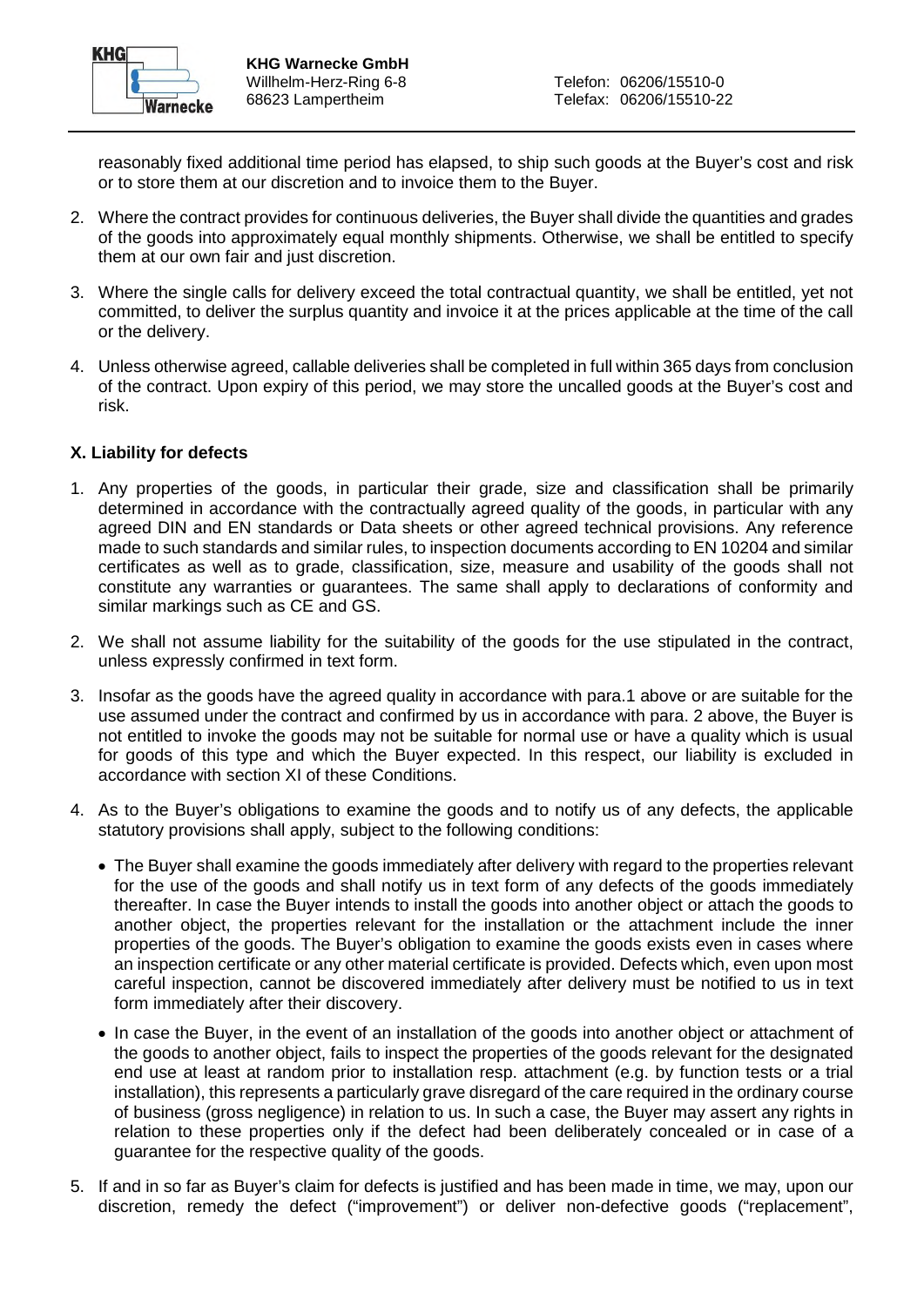

improvement and replacement hereinafter: "cure"). Should we fail or decline the cure, the Buyer may, upon the elapse of an adequate additional period of time set by him, withdraw from the contract or reduce the purchase price. In cases where the defect is minor, where the goods have already been processed or transformed, he may only reduce the purchase price.

- 6. In case the Buyer has installed the goods, in accordance with the goods' type and designated use, into another object or attached the goods to another object, he may claim reimbursement of his necessary costs for the dismantling of the defective goods and the installation or attachment of goods free from defects ("dismantling and installation costs") only in accordance with the following provisions:
	- Necessary dismantling and installation costs are only those, which directly result from the dismantling resp. removal of the defective goods and the installation resp. attachment of identical goods, have accrued on the basis of competitive market prices and have been proven by the Buyer by appropriate documents in text form.
	- Additional costs of the Buyer for consequential damages such as e.g. loss of profit, down time costs or additional costs for cover purchases are no dismantling and installation costs and therefore not recoverable under sec. 439 para. 3 of the German Civil Code. The same applies for sorting costs and for supplementary costs resulting from the fact that the sold and delivered goods are at a place other than the agreed place of delivery.
	- The Buyer is not entitled to request advance payments for dismantling and installations cost or other expenses required for the remedy of the defective delivery.
- 7. In the event the Buyer fails to give us the opportunity to immediately inspect the defect, or the Buyer, especially when asked to do so, fails to make the objected goods or samples therefrom available without delay, any warranty claims shall be void.
- 8. If and in so far the goods are subject to contractually agreed testing and inspection by the Buyer, such testing and inspection shall bar any claims for such defects which might have been determined by the agreed type of testing and inspection.
- 9. No warranty shall be given to goods sold as declassified material with regard to such defects either specified in the contract or to those normally to be expected. Goods classified as "IIa-Ware" ("secondaries") are not subject to any warranty in accordance with section XI of these Conditions.
- 10. In case, on an individual basis, the costs incurred by the Buyer for the remedy of the defective delivery are disproportionate, namely with regard to the purchase price of the goods being free from defects and under consideration of the importance of the infringement of the contract, we are entitled to refuse the reimbursement of such costs. Disproportionate costs are especially given in case the costs requested by the Buyer, in particular dismantling and installation costs, exceed 150 % of the purchase price of the goods invoiced by us or 200 % of the value of the defective goods.
- 11. In accordance with section XI of these Conditions, additional claims are not acceptable. This applies in particular to claims for
	- damages which did not occur to the goods themselves (consequential damages),
	- costs of the Buyer related to the self-remedy of defects without the legal requirements being fulfilled and
	- dismantling and installation costs, in case due to a transformation undertaken by the Buyer before the installation of the goods into another object or before attachment of the goods to another object, the installed or attached goods provide substantially different features than the original goods delivered by us or have been transformed to new products.